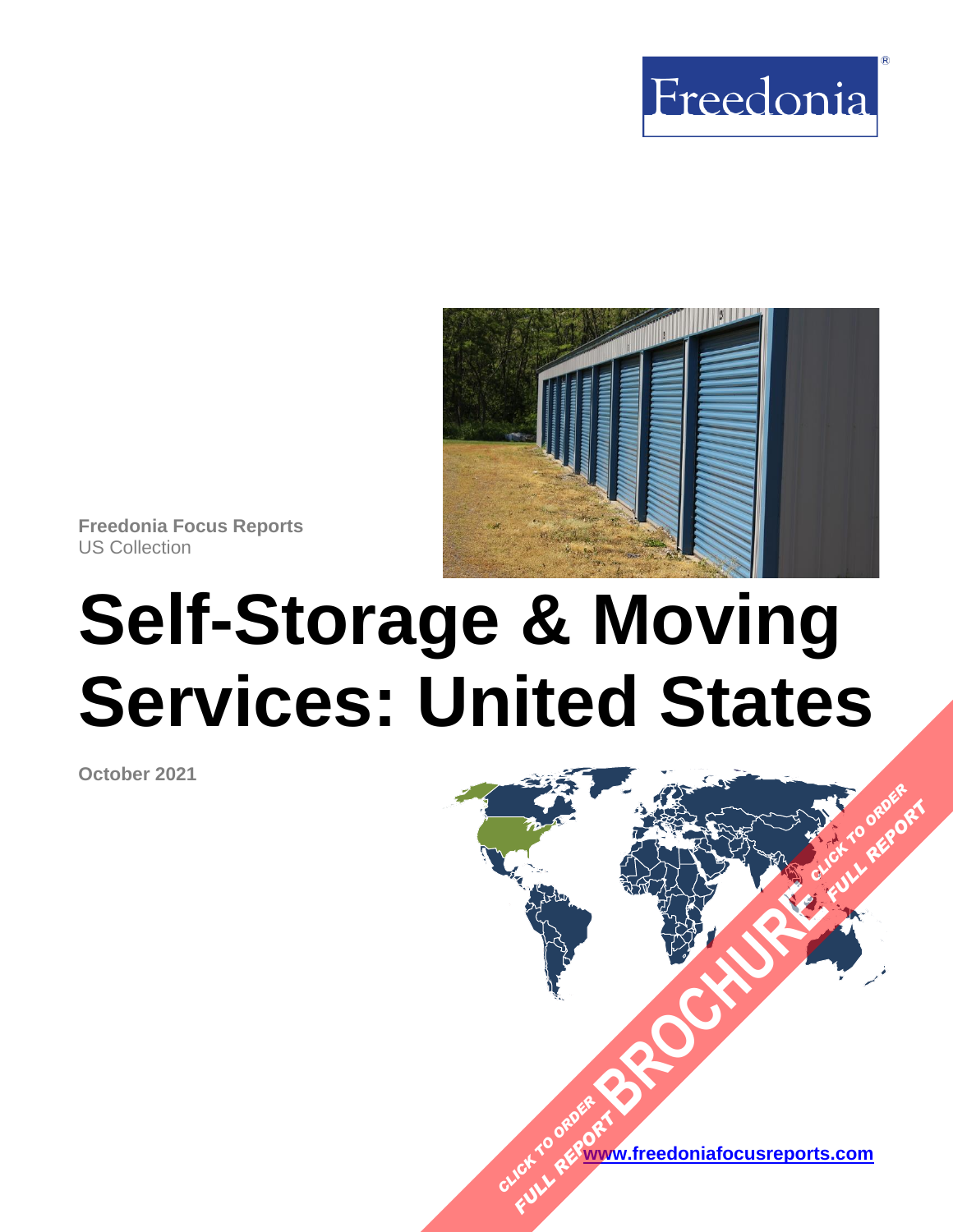# **Table of Contents**

|  | 1. Highlights                       | 3  |
|--|-------------------------------------|----|
|  | 2. Market Environment               | 5  |
|  | <b>Historical Trends</b>            | 5  |
|  | Key Economic Indicators             | 8  |
|  | <b>Regulatory Factors</b>           | 9  |
|  | 3. Segmentation & Forecasts         | 11 |
|  | Services                            | 11 |
|  | Climate-Controlled Self-Storage     | 13 |
|  | Not Climate-Controlled Self-Storage | 16 |
|  | <b>Full-Service Moving</b>          | 17 |
|  | <b>DIY Moving Truck Rental</b>      | 18 |
|  | Regions                             | 21 |
|  | South                               | 23 |
|  | West                                | 24 |
|  | Midwest                             | 25 |
|  | Northeast                           | 27 |
|  | 4. Industry Structure               | 28 |
|  | <b>Industry Characteristics</b>     | 28 |
|  | <b>Market Leaders</b>               | 32 |
|  | <b>Public Storage</b>               | 32 |
|  | <b>Extra Space Storage</b>          | 32 |
|  | U-Haul                              | 33 |
|  | 5. About This Report                | 34 |
|  | Scope                               | 34 |
|  | Sources                             | 34 |
|  | <b>Industry Codes</b>               | 35 |
|  | Freedonia Methodology               | 35 |
|  | Resources                           | 37 |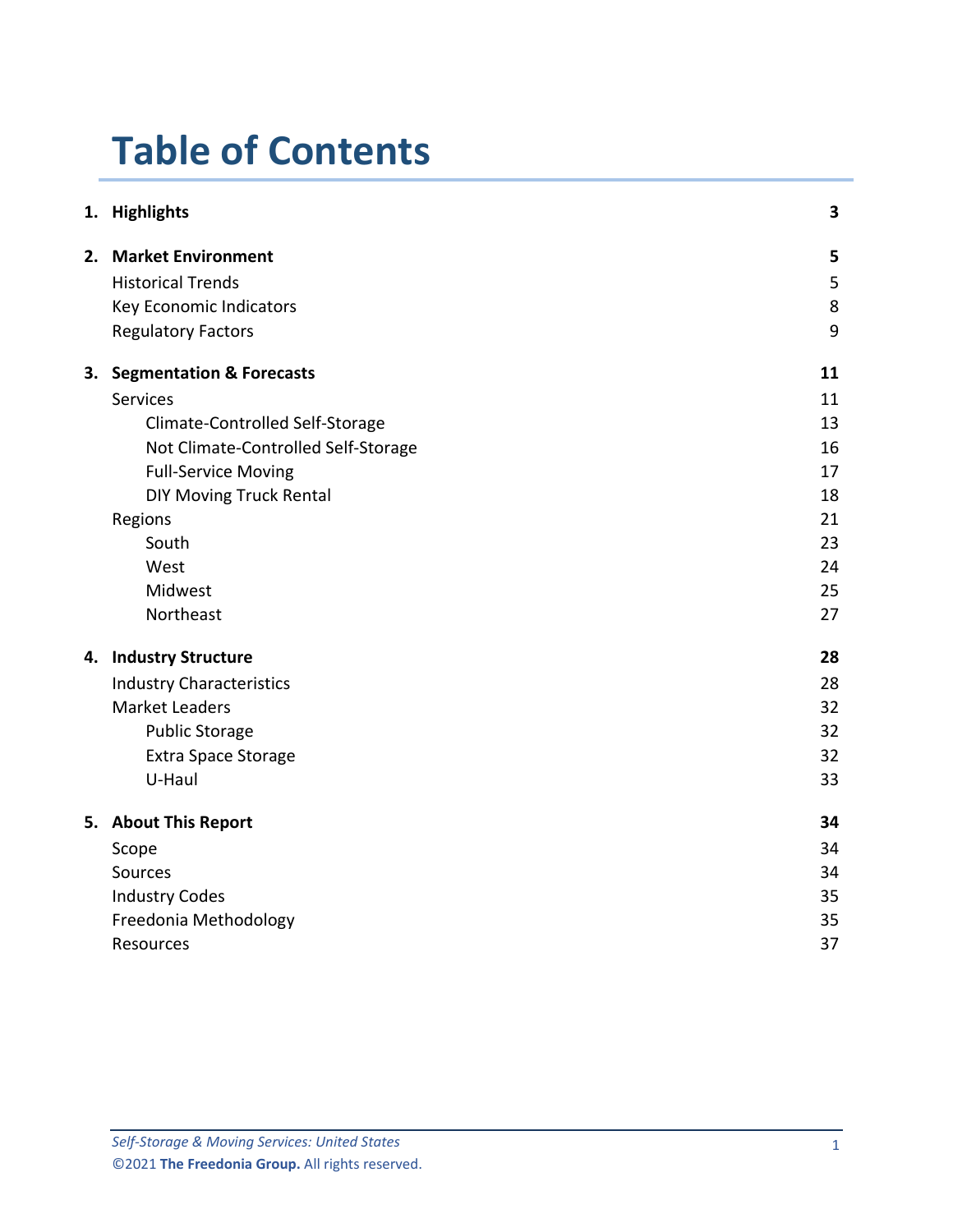# **List of Tables & Figures**

| Figure 1   Key Trends in US Self-Storage & Moving Services Revenues, 2020 - 2025        | 3              |
|-----------------------------------------------------------------------------------------|----------------|
| Figure 2   US Self-Storage & Moving Services Revenue Trends, 2010 - 2020                | 5              |
| Figure 3   US Self-Storage & Full-Service Moving Price Index Trends, 2010 - 2020        |                |
| $(2010=100)$                                                                            | $\overline{7}$ |
| Table 1   US Self-Storage & Full-Service Moving Price Index Trends, 2010 - 2020         |                |
| $(2010=100)$                                                                            | $\overline{7}$ |
| Table 2   Key Indicators for US Self-Storage & Moving Services Revenues, 2010 - 2025    | 8              |
| Figure 4   US Self-Storage & Moving Services Revenues by Type, 2010 - 2025 (US\$ bil)   | 11             |
| Table 3   US Self-Storage & Moving Services Revenues by Type, 2010 - 2025 (US\$ bil)    | 11             |
| Figure 5   US Self-Storage & Moving Services Revenues by Type, 2010 - 2025 (%)          | 13             |
| Figure 6   US Climate-Controlled Self-Storage Revenues w/ Disposable Personal Income,   |                |
| $2010 - 2025$                                                                           | 14             |
| Figure 7   US Climate-Controlled Self-Storage Revenues w/ Existing & New Home Sales,    |                |
| $2010 - 2025$                                                                           | 16             |
| Figure 8   US Self-Storage & Moving Services Revenues by Region, 2010 - 2025 (US\$ bil) | 21             |
| Table 4   US Self-Storage & Moving Services Revenues by Region, 2010 - 2025 (US\$ bil)  | 21             |
| Figure 9   Survey: US Moving Patterns by Region, 2021 (%)                               | 22             |
| Figure 10   US Self-Storage & Moving Services Revenues by Region, 2010 - 2025 (%)       | 22             |
| Figure 11   US Self-Storage Firms, Establishments, & Employment, 2010 - 2019            | 28             |
| Table 5   US Self-Storage Firms, Establishments, & Employment, 2010 - 2019              | 29             |
| Figure 12   US Full-Service Moving Firms, Establishments, & Employment, 2010 - 2019     | 29             |
| Table 6   US Full-Service Moving Firms, Establishments, & Employment, 2010 - 2019       | 30             |
| Figure 13   US Self-Storage & Full-Service Moving Revenue Concentration by Select       |                |
| Segment, 2007 - 2017                                                                    | 30             |
| Table 7   Leading Participants in the US Self-Storage & Moving Services Market by Type  | 32             |
| Table 8   NAICS & SIC Codes Related to Self-Storage & Moving Services                   | 35             |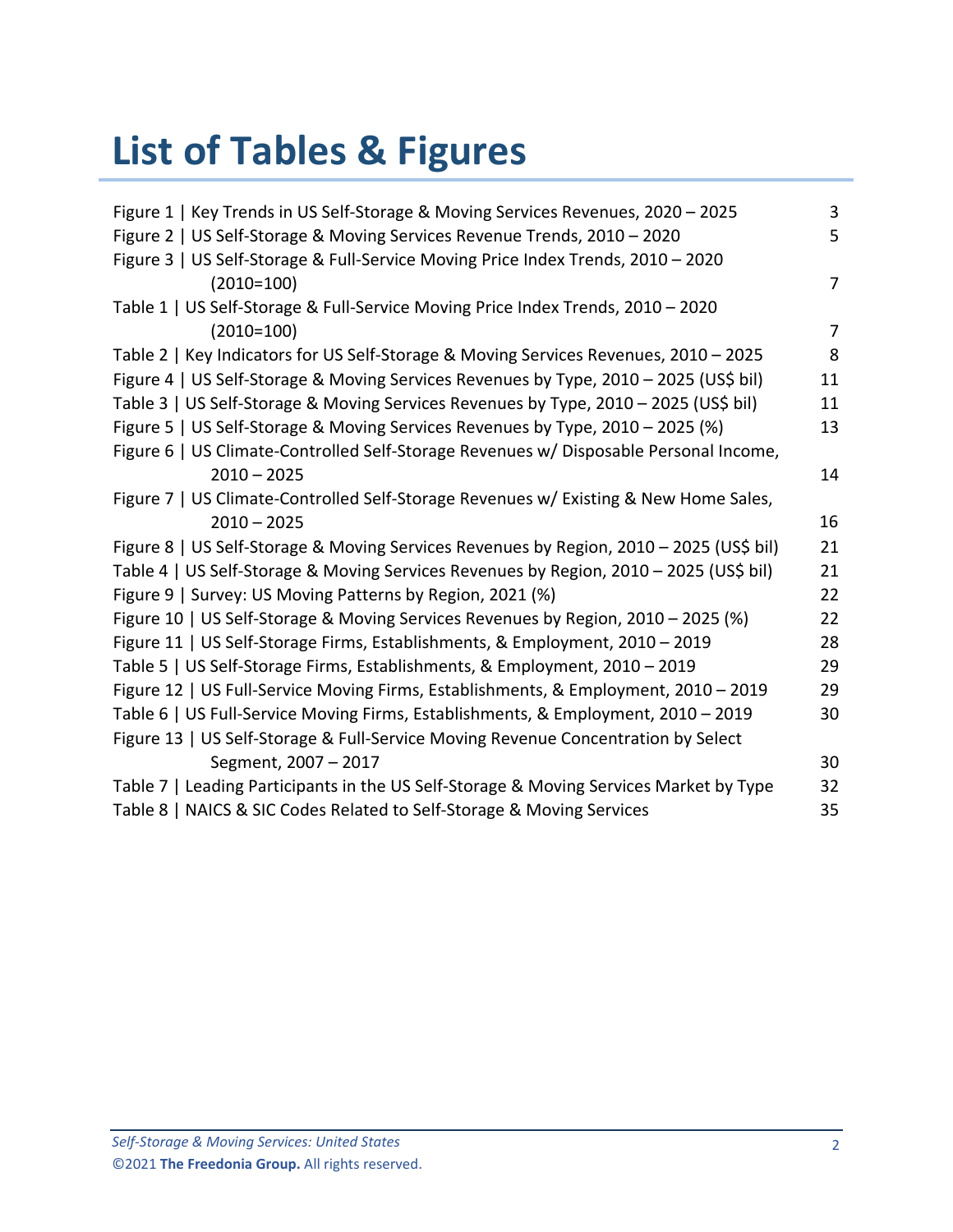# <span id="page-3-0"></span>**5. About This Report**

## <span id="page-3-1"></span>**Scope**

This report forecasts to 2021 and 2025 US self-storage and moving services revenues in nominal US dollars. Total revenues are segmented by product in terms of:

- climate-controlled self-storage
- not climate-controlled self-storage
- full-service moving
- do-it-yourself (DIY) moving truck rental

Total revenues are also segmented by region as follows:

- South
- West
- Midwest
- Northeast

To illustrate historical trends, total revenues and the various segments are provided in annual series from 2010 to 2020.

Self-storage and moving services include fixed and mobile self-storage as well as fullservice moving and DIY truck rentals. Self-storage services also include those establishments offering boat, recreational vehicle, and automobile storage. In this report, "employees" are defined to include all those who work in the industry, whether owner/workers or employee/workers. Furthermore, the revenues of both employer and nonemployer establishments are included in this report.

Key macroeconomic indicators are also provided with quantified trends. Other various topics, including profiles of pertinent leading companies, are covered in this report. A full outline of report items by page is available in the Table of Contents.

## <span id="page-3-2"></span>**Sources**

*Self-Storage & Moving Services: United States* (FF95030) represents the synthesis and analysis of data from various primary, secondary, macroeconomic, and demographic sources, such as:

- firms participating in the industry, and their suppliers and customers
- government/public agencies
- intergovernmental and non-governmental organizations
- licensed national consumer survey data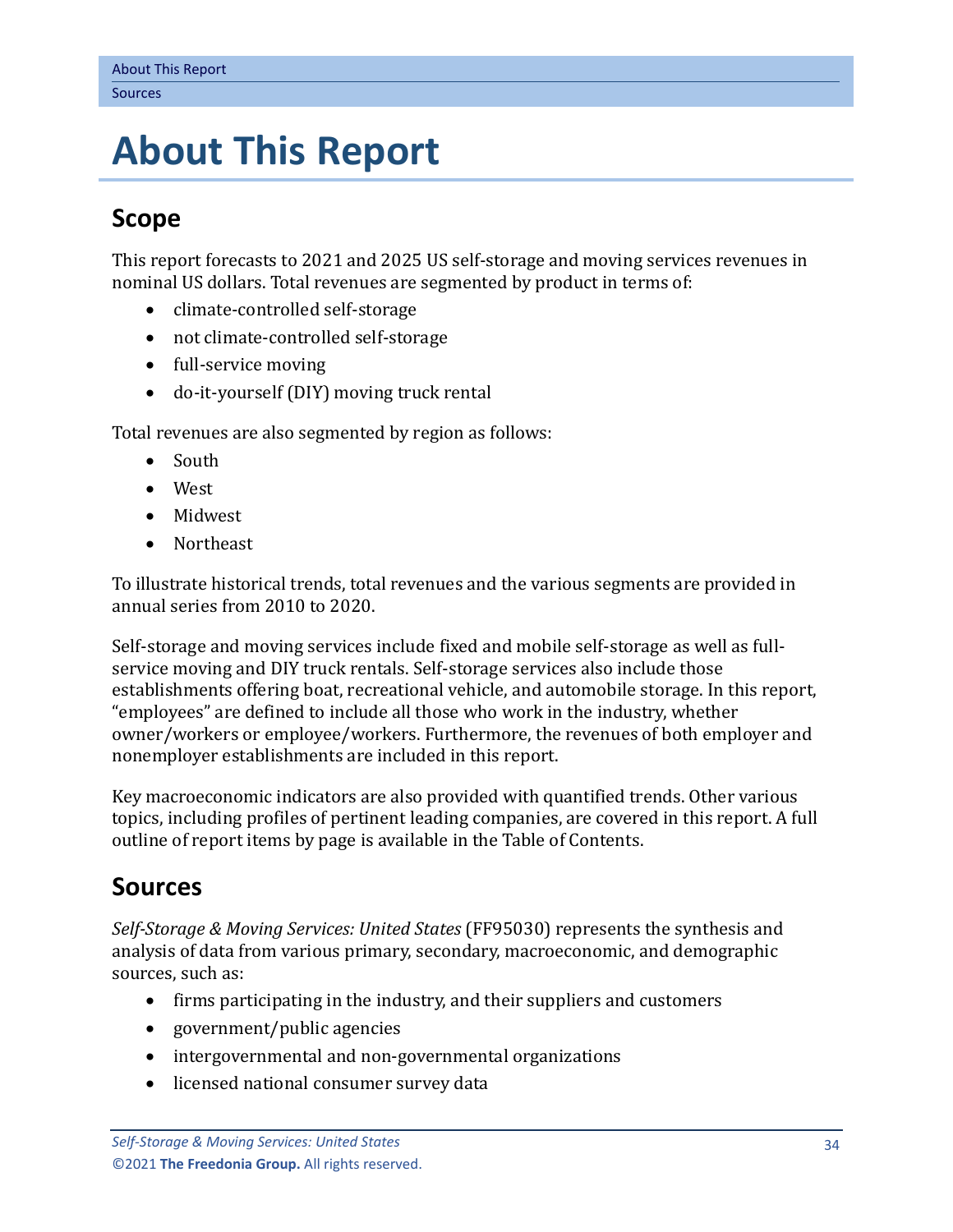- trade associations and their publications
- the business and trade press
- indicator forecasts by The Freedonia Group
- the findings of other reports and studies by The Freedonia Group

Specific sources and additional resources are listed in the Resources section of this publication for reference and to facilitate further research.

# <span id="page-4-0"></span>**Industry Codes**

<span id="page-4-2"></span>

| Table 8   NAICS & SIC Codes Related to Self-Storage & Moving Services |                                                  |                                                         |                                 |        |                                        |      |                             |
|-----------------------------------------------------------------------|--------------------------------------------------|---------------------------------------------------------|---------------------------------|--------|----------------------------------------|------|-----------------------------|
| NAICS/SCIAN 2017<br>North American Industry Classification System     |                                                  | <b>SIC</b><br><b>Standard Industrial Classification</b> |                                 |        |                                        |      |                             |
|                                                                       |                                                  |                                                         |                                 | 484210 | Used Household and Office Goods Moving | 4214 | Local Trucking With Storage |
| 531130                                                                | Lessors of Miniwarehouses and Self-Storage Units | 4225                                                    | General Warehousing and Storage |        |                                        |      |                             |

Source: US Census Bureau

# <span id="page-4-1"></span>**Freedonia Methodology**

The Freedonia Group, a subsidiary of MarketResearch.com, has been in business for more than 30 years and in that time has developed a comprehensive approach to data analysis that takes into account the variety of industries covered and the evolving needs of our customers.

Every industry presents different challenges in market sizing and forecasting, and this requires flexibility in methodology and approach. Freedonia methodology integrates a variety of quantitative and qualitative techniques to present the best overall picture of a market's current position as well as its future outlook: When published data are available, we make sure they are correct and representative of reality. We understand that published data often have flaws either in scope or quality, and adjustments are made accordingly. Where no data are available, we use various methodologies to develop market sizing (both top-down and bottom-up) and then triangulate those results to come up with the most accurate data series possible. Regardless of approach, we also talk to industry participants to verify both historical perspective and future growth opportunities.

Methods used in the preparation of Freedonia market research include, but are not limited to, the following activities: comprehensive data mining and evaluation, primary research, consensus forecasting and analysis, ratio analysis using key indicators, regression analysis, end use growth indices and intensity factors, purchase power parity adjustments for global data, consumer and end user surveys, market share and corporate sales analysis, product lifespan analysis, product or market life cycle analysis, graphical data modeling, long-term historical trend analysis, bottom-up and top-down demand modeling, and comparative market size ranking.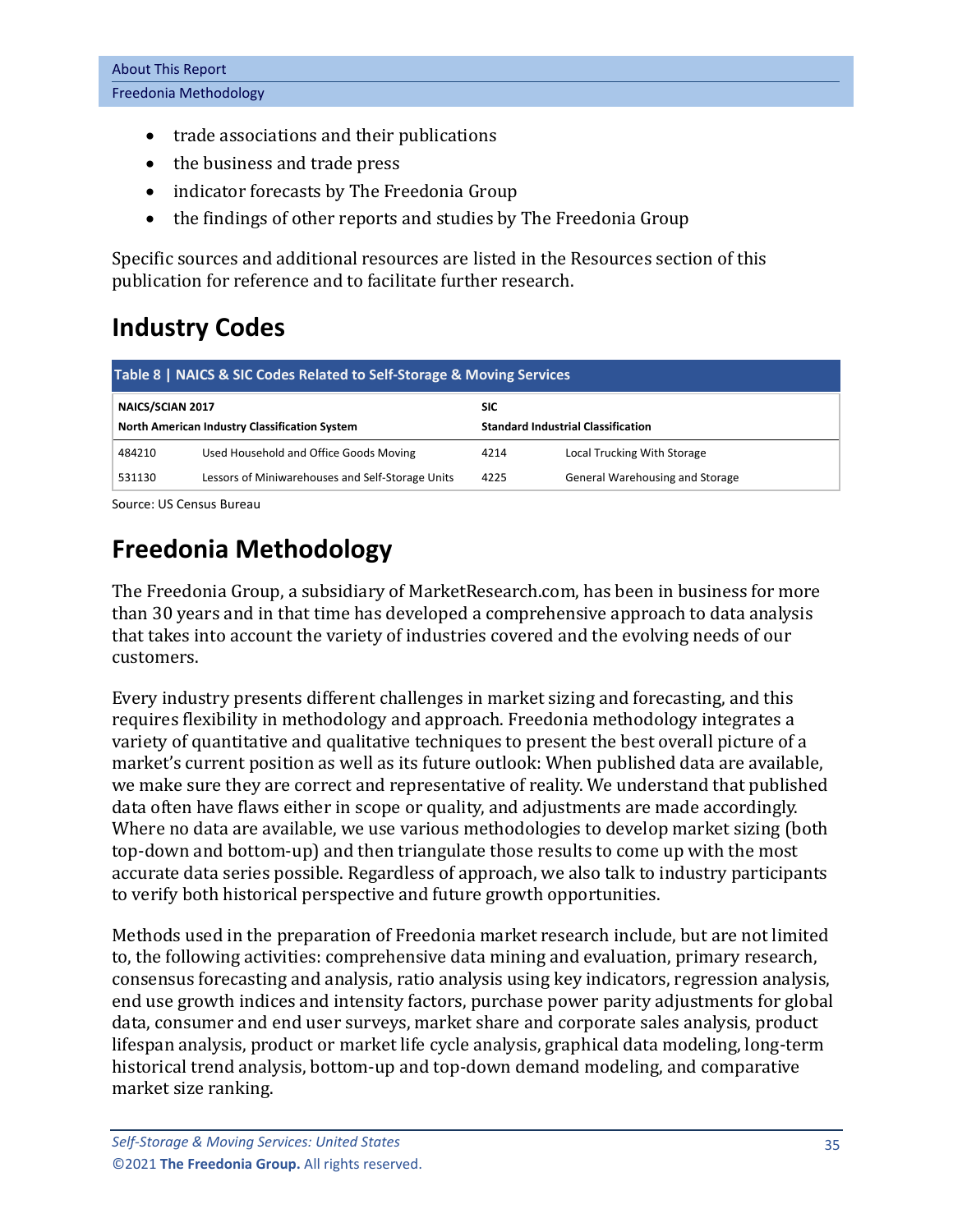| <b>About This Report</b> |
|--------------------------|
| Freedonia Methodology    |

Freedonia quantifies trends in various measures of growth and volatility. Growth (or decline) expressed as an average annual growth rate (AAGR) is the least squares growth rate, which takes into account all available datapoints over a period. The volatility of datapoints around a least squares growth trend over time is expressed via the coefficient of determination, or  $r^2$ . The most stable data series relative to the trend carries an  $r^2$  value of 1.0; the most volatile – 0.0. Growth calculated as a compound annual growth rate (CAGR) employs, by definition, only the first and last datapoints over a period. The CAGR is used to describe forecast growth, defined as the expected trend beginning in the base year and ending in the forecast year. Readers are encouraged to consider historical volatility when assessing particular annual values along the forecast trend, including in the forecast year.

## **Copyright & Licensing**

The full report is protected by copyright laws of the United States of America and international treaties. The entire contents of the publication are copyrighted by The Freedonia Group.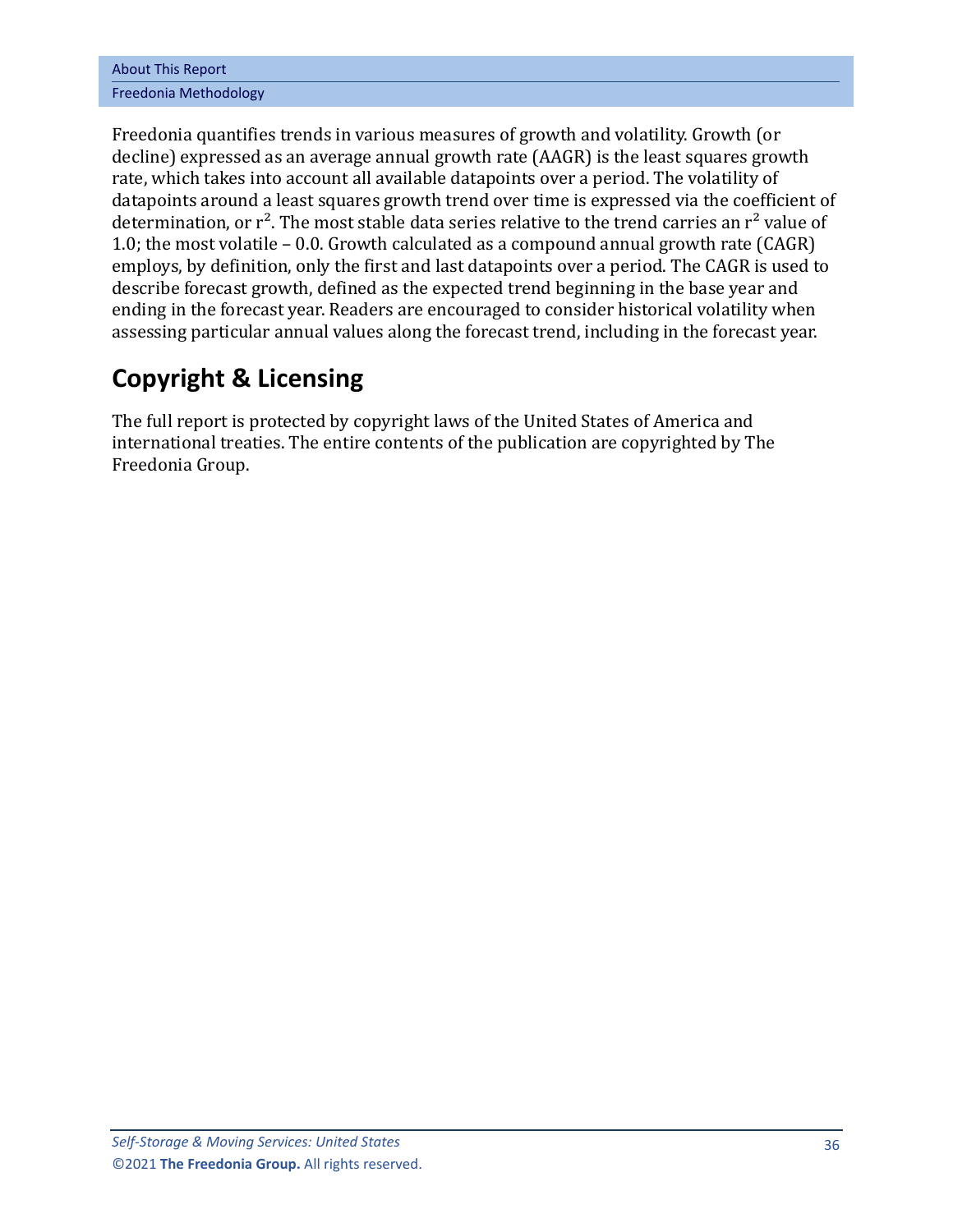### <span id="page-6-0"></span>**Resources**

#### **The Freedonia Group**

#### **[Freedonia Industry Studies](http://www.freedoniagroup.com/Home.aspx?ReferrerId=FL-Focus)**

*[Global Housing](http://www.freedoniagroup.com/DocumentDetails.aspx?ReferrerId=FL-FOCUS&studyid=3877) [Home Organization Products](http://www.freedoniagroup.com/DocumentDetails.aspx?ReferrerId=FL-FOCUS&studyid=4142) [Sheds & Outdoor Storage](http://www.freedoniagroup.com/DocumentDetails.aspx?ReferrerId=FL-FOCUS&studyid=3723)*

#### **[Freedonia Focus Reports](https://www.freedoniafocusreports.com/redirect.asp?progid=89534&url=/)**

*[Commercial Refrigeration Equipment: United States](https://www.freedoniafocusreports.com/Commercial-Refrigeration-Equipment-United-States-FF75012/?progid=89534) [Construction: United States](https://www.freedoniafocusreports.com/Construction-United-States-FF60054/?progid=89534) [Freight by Rail: United States](https://www.freedoniafocusreports.com/Freight-by-Rail-United-States-FF85019/?progid=89534) [Freight by Truck: United States](https://www.freedoniafocusreports.com/Freight-by-Truck-United-States-FF85026/?progid=89534) [Freight Services: United States](https://www.freedoniafocusreports.com/Freight-Services-United-States-FF95064/?progid=89534) [Hardscaping Products: United States](https://www.freedoniafocusreports.com/Hardscaping-Products-United-States-FF60117/?progid=89534) [Heating Equipment: United States](https://www.freedoniafocusreports.com/Heating-Equipment-United-States-FF75047/?progid=89534) [Home Organization Products: United States](https://www.freedoniafocusreports.com/Home-Organization-Products-United-States-FF90034/?progid=89534) [Housing: Canada](https://www.freedoniafocusreports.com/Housing-Canada-FA60024/?progid=89534) [Housing: United States](https://www.freedoniafocusreports.com/Housing-United-States-FF60024/?progid=89534) [HVAC Equipment: United States](https://www.freedoniafocusreports.com/HVAC-Equipment-United-States-FF75034/?progid=89534) [Landscaping Products: United States](https://www.freedoniafocusreports.com/Landscaping-Products-United-States-FF60057/?progid=89534) [Macroeconomy: United States](https://www.freedoniafocusreports.com/Macroeconomy-United-States-FF95051/?progid=89534) [Prefabricated Housing: United States](https://www.freedoniafocusreports.com/Prefabricated-Housing-United-States-FF60031/?progid=89534) [Real Estate: United States](https://www.freedoniafocusreports.com/Real-Estate-United-States-FF95081/?progid=89534) [Safety & Security Alarms: United States](https://www.freedoniafocusreports.com/Safety-Security-Alarms-United-States-FF80050/?progid=89534) [Security Services: United States](https://www.freedoniafocusreports.com/Security-Services-United-States-FF80034/?progid=89534) [Warehousing & Storage Services: United States](https://www.freedoniafocusreports.com/Warehousing-Storage-Services-United-States-FF95041/?progid=89534)*

#### **[Freedonia Custom Research](http://www.freedoniagroup.com/CustomResearch.aspx?ReferrerId=FL-Focus)**

#### **Trade Publications**

*Builder Magazine Building Design & Construction Dwell Engineering News-Record Inside Self-Storage The Journal of Light Construction Mini-Storage Messenger Professional Builder Self-Storage Talk*